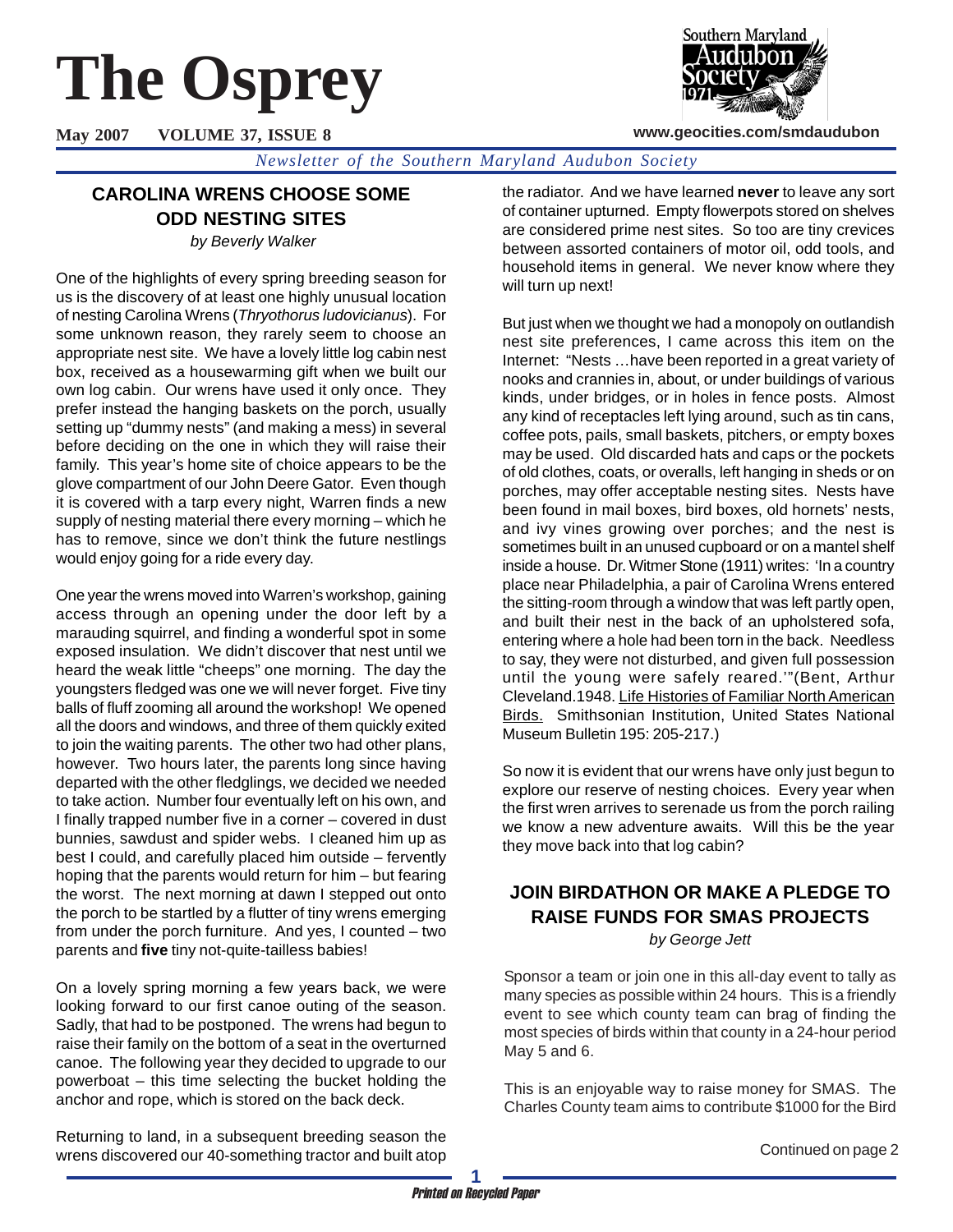Conservation Alliance appeal for 2007 for the purchase of more than 1000 acres of significant wintering habitat for the Cerulean Warbler in the Rio Chucuri basin in Santander, Colombia. Other support can be directed to your favorite SMAS project such as the Education Fund, Raptor Conservation Fund, Youth Binocular Fund, etc. Sponsors can designate where the funds go, but all proceeds go to SMAS, and are fully tax deductible.

*Donations:* Sign up sheets will be available at the May 2 Monthly Meeting and June 3 Annual Meeting. You don't have to support any specific team but can also support the Birdathon by sending your tax deductible donations payable to "SMAS" to Will Daniel, Treasurer; SMAS, P.O. Box 181; Bryans Road, Maryland 20616. Thanks in advance for your support. It's never too late to donate!

If you wish to participate with a team or lead one, or register your pledge with a particular team, contact your county coordinator:

- Calvert Arlene Ripley; 301-855-2848; arleneripley@comcast.net
- Charles George Jett; 301-843-3524, gmjett@comcast.net
- Prince George's Fred Fallon; 301-249-1518; fwfallon@earthlink.net
- St. Mary's Dean Newman, 240-895-7321, dean.newman@verizon.net.

*The Rules*: All teams operate under the same rules. We use the American Birding Association rules which standardize the procedure, and put less stress on the birds being observed. The event is for a single day, and up to 24 hours. Species can be listed by sight or sound. Each member of the team should see/hear and identify at least 95 percent of the species reported. No tape playback is permitted during the entire 24-hour period since some birds may be on breeding territory. Scouting is permitted but not required, and stake out nests can be used. To count the nesting species, stand close enough to the nest to see it, and wait 5 minutes before moving on.

Teams can be more than four birders, but team members must stay within sight of each other, unless in the bathroom. Birding through sun roofs is permitted, but discouraged for the driver. Teams should bird only in their team's county. If a team finds a "mega-rarity" (e.g., Yellowheaded Blackbird), they should call the other teams. The other teams called can decide to leave their county, but new species cannot be counted until they return to the assigned county. Rare birds must be documented either in writing or photos. Team captains decide what species are counted, disputes to be settled at gun point and ten paces. This is an honor system.

*The Results*: The tally rally and the announcement of the winners will be held at the annual meeting on June 3. Come and join in the festivities at Greenwell State Park.

# **YOUTH BIRDING DAY CAMP FOR STUDENTS ENTERING GRADES 5-12 TO BE HELD JUNE 25 –29**

## *CO-SPONSORED BY NANJEMOY CREEK ENVIRONMENTAL EDUCATION CENTER AND SMAS*

Have you ever wanted to turn our youth on to your passion for birds but didn't have the time or resources to do so? Well the Youth Birding Day Camp is the perfect opportunity. By encouraging students entering grades 5-12 to register for this action packed week of birdwatching and other field ornithology activities you will help start a new generation of birders. Activities include daily birding, birding by ear, Osprey banding, birding by habitat, a bird-a-thon and more. The day camp runs from June 25-29, 2007 and is held at Nanjemoy Creek Environmental Education Center (NCEEC), with field trips to birding sites in Southern Maryland. The registration for camp is \$175.00 and includes the daily school bus ride from La Plata to Nanjemoy or to field trip sites and back. Camp staff includes Mike Callahan of NCEEC and members of SMAS. Don't delay! Sign a camper up today and take a stake in the birding future of Southern Maryland.

To register a student for Youth Birding Camp contact Mike Callahan at 301-743-3526 or mcallahan@ccboe.com or download a camp registration form the NCEEC website at www.ccboe.com/nanjemoy

# **CALLING SMAS VOLUNTEERS TO HELP LEAD YOUTH BIRDERS AT DAY CAMP**

Help make a direct impact on the future of birding by assisting with the Youth Birding Day Camp. This SMAS/ Nanjemoy co-sponsored camp will be held from June 25 – 29. With fun filled and rewarding experiences, both you and the students will get much from each day. To find out how rewarding this experience can be, just ask Jean Artes, Julie Daniel or George Jett who have assisted with the camp in past summers. A stipend is available if you can help with the whole week. If you are only available to help with a day or two let leader Mike Callahan know too. Your day will begin at 8:15 AM and end at 4:00 PM, but your impact will last a lifetime. Interested SMAS Members please contact Mike Callahan at 301-259-2162 or at raptorsrule@juno.com

## **SMAS SCHOLARSHIP AWARDS**

Congratulations to the two naturalist-educators who received scholarships from SMAS to attend the Maine Audubon Workshop for Educators: Brenda Wright of Hard Bargain Farm Environmental Center; Beth Wisotzkey of Clearwater Nature Center.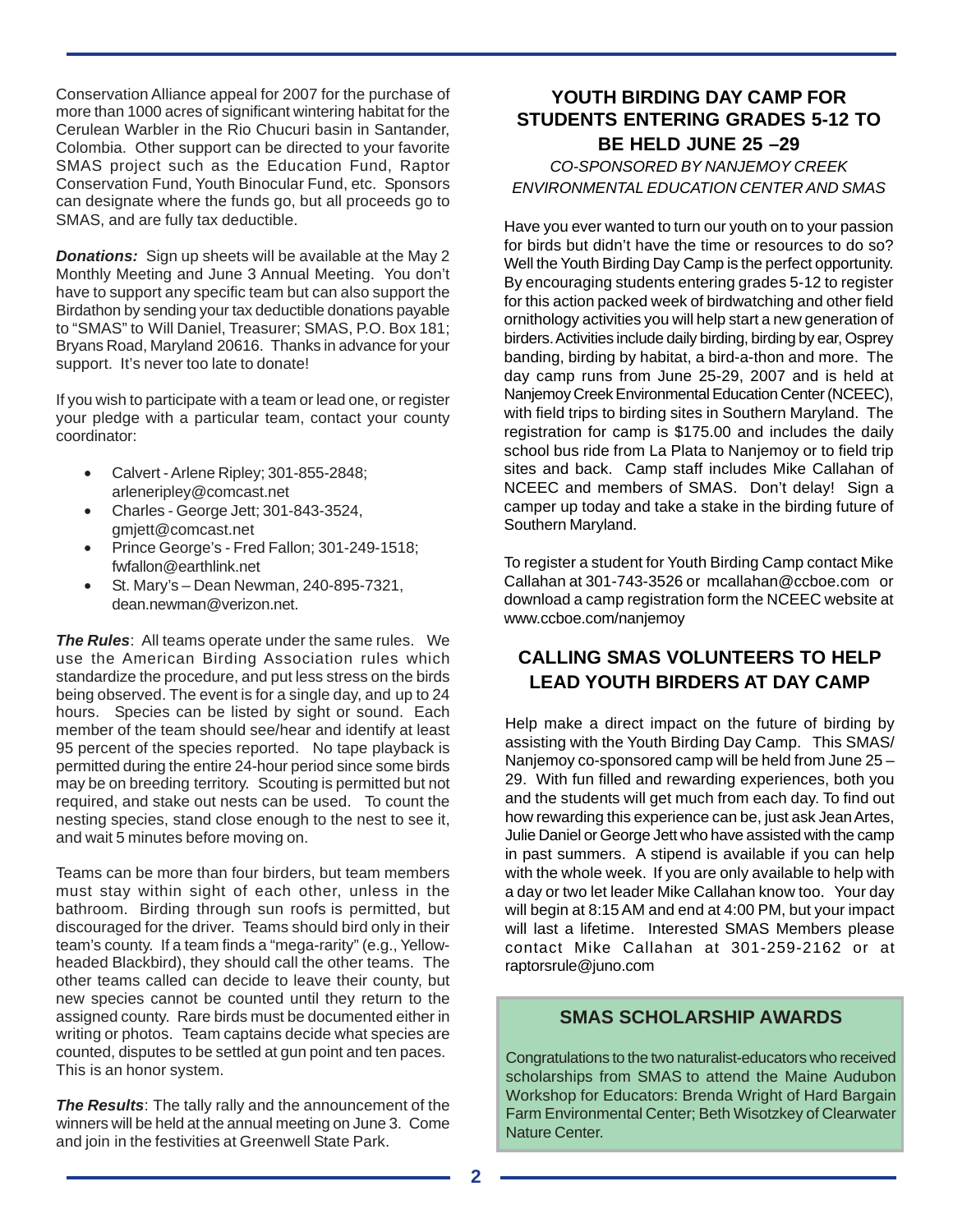# **A QUICK LITTLE CATBIRD STORY**



*by Marcia Nelson*

Perhaps this seems silly, but it's based on personal experiences with several Gray Catbirds encountered and befriended in the last 20 years or so. I truly believe the bird wants to communicate, maybe just to tell you to keep away from his nest, or to say he approves of the environment and plans to stay,

Speak to your neighborhood catbird early in spring, when he has just come back from his winter residence. It is

very rewarding to have frequent neighborly talks with him. Although your languages are different, we all understand that a quiet *meow*, a little like a soft-spoken cat's, is the equivalent of "hello". Thereafter, if you just tell him little bits of news, like "my winter was cold, how was yours ?", he'll begin to tell you little whispery bits about how he spent his winter months - it is important to keep up your side of the conversation by saying such things as "oh, really?", and "I'm so glad to hear that", or "Oh, please tell me more about that busy day". He will often stay and chatter with you for many minutes. You will notice from his attitude that there are some things he is telling you that are confidentiial, because he cocks his head a little and talks a bit more softly.

It is literally true that I have chatted this way with numerous catbirds, and I'd be surprised if other birders or bird-lovers have not done so too.

# **REPORTS FROM THE FIELD**

#### **Jefferson Patterson Park, March 10, by Tyler Bell**

Due to an unfortunate last minute schedule snafu, I had to shorten the field trip wrapping up at 10 instead of noon. I felt particularly bad for the folks who drove down from Montgomery County. There were a total of 16 participants including a couple of people who survived my arctic death march in February. There was an interesting addition to the mix with a Boy Scout working on his bird watching merit badge. The participants were good sports about dedicating a lot of birding time to helping this young man in his pursuits.

We started by walking around the circular parking lot near the museum. We found most of the usual suspects like Carolina Chickadee, Tufted Titmouse, Northern Cardinal,

Continued on page 4

## **FOSTER PARENTS NEEDED**



Southern Maryland Audubon Society sponsors the banding of nestling birds of prey, or raptors, with serially numbered aluminum bands in cooperation with the Bird Banding Laboratory of the U. S. Department of the Interior, as part of our bird research and conservation activities in Southern Maryland. Limited numbers

of Osprey and Barn Owl nestlings become available each year for adoption. The gift of \$10 for an Osprey adoption, or of \$25 for a Barn Owl adoption, contributes to a special fund for the support of raptor research and raptor conservation projects. The foster parent receives:

- A certificate of adoption with the number of the U. S. Department of the Interior band, and the location and date of the banding.
- Information on the ecology and migration patterns of the species, photo of a fledgling, and any other information on whereabouts or fate of the bird that may be available.

Interested? Here's how to become a foster parent of an Osprey or a Barn Owl. Send \$10.00 for each Osprey, or \$25 for each Barn Owl to:

**Southern Maryland Audubon Society ATTN: Adoption Program 11350 Budds Creek Rd. Charlotte Hall, Maryland 20622**



| <b>ADOPT A RAPTOR</b>                                                       |  |  |  |
|-----------------------------------------------------------------------------|--|--|--|
| Name:                                                                       |  |  |  |
| Address:                                                                    |  |  |  |
|                                                                             |  |  |  |
|                                                                             |  |  |  |
| I wish to adopt (check one):                                                |  |  |  |
| ____ (number of) Osprey, \$10.00 each<br>(number of) Barn Owl, \$25.00 each |  |  |  |
| Amount Enclosed:                                                            |  |  |  |
| (Make checks payable to:<br><b>Southern Maryland Audubon Society)</b>       |  |  |  |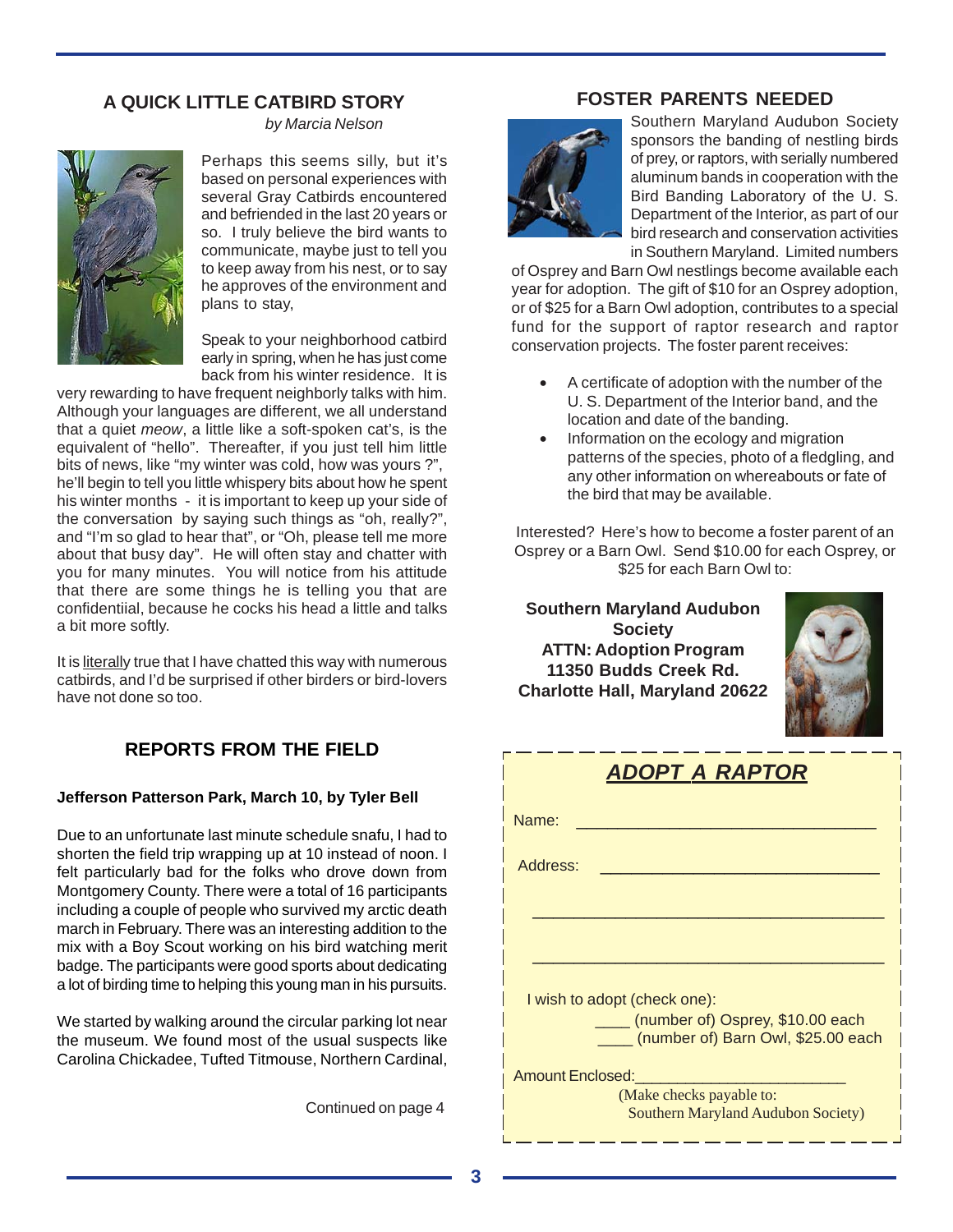etc. The field in front of the museum was left un-mowed over the winter and was full of sparrows which were being most uncooperative. We did manage to get some halfway decent looks at a couple of Song Sparrows feeding underneath a roadside sign. We also got excellent scope looks at a couple of Eastern Bluebirds perched on the split rail fence.

Next, we formed a caravan and drove down the gravel farm road on the north end of the park. We stopped adjacent to the larger of the two ponds which had a few ducks. Using the cars as a blind, we scoped out a male and several female Gadwall, Hooded Mergansers, Mallards and a male Ring-necked Duck. Leaving the cars on the roadside, we walked down to the Patuxent River and scanned for waterfowl. Just past the barns, we paused to check out a cooperative Eastern Meadowlark that had perched in a small tree on the edge of the field. We watched it through the scope as it threw its head back and sang. The lighting was perfect for its bright yellow breast. Before we moved on, we watched a flock of about 20 American Pipits fly between the fields on either side of the road. We got poor scope views of the pipits as they foraged among the corn stubble. Being small birds compounded with heat shimmer, the looks were certainly not worthy of a life look. For some, they had to take for granted that they were indeed pipits.

The river yielded better looks at waterfowl. A lot of them had headed north already but we managed to get some good looks at a number of Ruddy Ducks and Buffleheads, Tundra Swans and Canada Geese. In the cove just north of the park there were a couple of Great Blue Herons.

To those who were on the trip, I apologize again for shorting you. There was a large part of the park that we didn't have time to explore. There is generally a nice flock of mixed scaup near the old Academy pier where I like to point out the differences between Greater and Lesser Scaup. We also would have increased the tally on a walk along the Woodland Trail. Despite the brevity of the trip, we managed to see 44 species. Not bad for a two hour trip!

#### **Merkle, Jug Bay, and Mount Calvert, March 24, by Fred Shaffer**

George's County. Despite the overcast conditions, the birds On Saturday, March 24<sup>th</sup>, the Southern Maryland Audubon Society held a joint field trip with the Patuxent Bird Club and the Prince George's Audubon Society. Seven observers visited several stops along the Patuxent River in Prince were active at all stops, and participants got close views of several species.

The group started at Merkle Wildlife Management Area. From the comfort of the visitor's center, we surveyed the feeders, fields, and ponds nearby. Birds were active at the feeders, with one highlight being an adult White-crowned Sparrow that fed beneath one of the feeders just outside the windows. This attractive bird provided extended and close views. Other species visiting the feeders included Song Sparrow, White-throated Sparrow, Chipping Sparrow, Northern Cardinal, Downy Woodpecker, Carolina Chickadee, Tufted Titmouse, and Red-winged Blackbird. Also of note was a small group of Purple Martin flying overhead. The pond behind the visitor's center included a pair of Wood Ducks and a small group of Ring-necked Ducks.

We then visited the boat launch at Jug Bay, and saw countless Tree Swallows coursing over the river. Ospreys were actively tending their nests and flying over the waters of Jug Bay, and one Forster's Tern perched in view. Waterfowl included several Northern Pintail, Green-winged Teal, Black Duck, and a male Red-breasted Merganser.

The final stop was just upriver at Mount Calvert overlooking Billingsley Marsh. One of the highlights of this stop was hearing the vocalization of a group of Tundra Swan hidden behind the marsh. The flock of over 25 Tundra Swans flew up and into view. We got great views of the noisy flock as they circled the marsh, flew overhead and then out of sight. Tree Swallows lined the top of the metal fencing protecting the marsh vegetation at the north end of Jug Bay. All in all, it proved to be a productive morning of birding along the Patuxent River in Prince George's County.

|               | <b>HELP SMAS PROVIDE BINOCULARS</b><br>FOR SCHOOL AND YOUTH ENVIRONMENTAL EDUCATION PROGRAMS |
|---------------|----------------------------------------------------------------------------------------------|
|               | <b>DONATION FOR BINOCULAR FUND</b>                                                           |
| Your name:    | Amount donated \$                                                                            |
| Your address: |                                                                                              |
|               |                                                                                              |
|               |                                                                                              |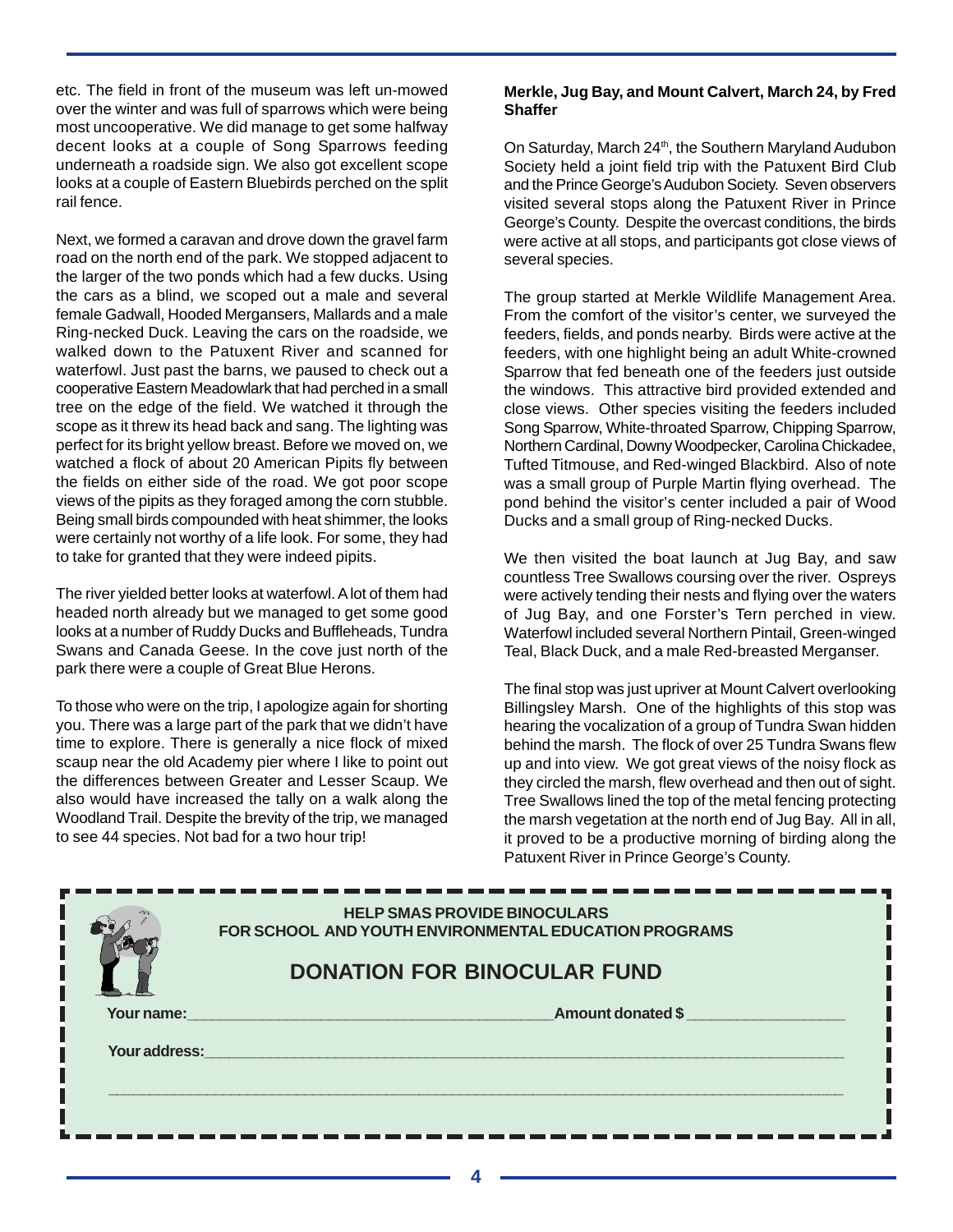#### Events continued from page 6

May 19—**Saturday**—8 AM to noon. **Field Trip** Calvert Cliffs State Park, Calvert County. **Peak Migration.** Leader: Arlene Ripley (301-855-2848, arleneripley@comcast.net). Neotropical migrants should be at their peak: warblers, tanagers, grosbeaks, and other songbirds. Good trails through wooded habitat and along the creek. Take Rte. 2/4 south from Prince Frederick for about 14 miles. Follow signs to the park. Meet leader in parking lot. Facilities and a fee. The walk is 3 miles round trip.

#### May 26-27—**Saturday and Sunday**. **Field Trip**

Allegany and Garret Counties, Maryland. **Western Maryland Breeding Birds.** Leaders: Gwen Brewer and George Jett (301-843-3524, glbrewer@comcast.net or gmjett@comcast.net)). A weekend trip to the Maryland Ornithological Society's Carey Run Sanctuary and various other preserves and state parks in western Maryland. Many species of warblers and flycatchers are likely in the mountains and valleys there. Minimum of six participants need to make reservations by May 15, or trip will be cancelled. Facilities along the way, but no fee.

#### May 30—**Wednesday**—7 to 9 PM. **Board of Directors Meeting**

Memorial Library, Charlotte Hall, St. Mary's County. Directors meetings are open to any member.

○○○○○○○○○○○○○○○○○○○○○○○○○○○○○○○○○○○○○○○○○○○○ ○○○○○○○○○○○○○○○○○○○○○○○○

#### June 3—**Sunday**—1:30 PM. **Annual Meeting and potluck lunch**

Greenwell State park, Steerhorn Neck Road off Sotterly Road, Hollywood, St. Mary's County. Mark your calendar. Elections, business meeting, bird walks, canoe trips, etc. See June *Osprey* for more details.

## **WELCOME, NEW MEMBERS!**

James Gaunt, Clinton Dan/Vicki Geneva, Owings Sue Gillett, Dunkirk Patrick Glick, Ft Washington Robert Halliday, Waldorf Laura Heid, Ft Washington Robert Hurt, Hollywood Charles Johnson, Ft Washington C.J. Nichalson, Lexington Park Bill Sickle, Port Republic Melinda Smith, Owings Rosa Taylor, Huntingtown Diane Tucker, La Plata Virginia Volpe, White Plains Mrs. J. B. Williams, Accokeek James Winters, Waldorf

## **MEMBERSHIP APPLICATION**

- $\Box$  Please enroll me as a member of the Audubon Family and the Southern Maryland Audubon Society. I will receive the chapter newsletter, *The Osprey*, and all my dues will support environmental efforts in Southern Maryland.
- Please enroll me as a member of the National Audubon Society at the Introductory Offer. My membership will also include membership in the Southern Maryland Audubon Society. I will receive National's *Audubon* Magazine, the chapter newsletter, *The Osprey*, and support national and local environmental causes. A fraction of my dues will be returned to the local chapter.

|                                                                                                             | Mail to: Southern Maryland Audubon Society                              |  |
|-------------------------------------------------------------------------------------------------------------|-------------------------------------------------------------------------|--|
|                                                                                                             | <b>Attn: Membership</b><br><b>P.O.Box 181</b>                           |  |
|                                                                                                             | <b>Bryans Road, MD 20616</b>                                            |  |
| <b>Chapter-Only Dues</b> (new/renewal)<br>Make check payable to<br><b>Southern Maryland Audubon Society</b> | National Dues, Make check payable to<br><b>National Audubon Society</b> |  |
| ⊔                                                                                                           | Introductory Offer - 1 year<br>\$20<br>❏                                |  |
| Senior/Student 1yr \$15 2yr \$28 3yr \$42                                                                   | \$30<br>Introductory Offer $-2$ year<br>ப                               |  |
| Individual Lifetime Membership ______<br>\$500<br>ப<br>Senior (0 ver 62) $$250$                             | Senior/Student<br>\$15<br>$\Box$                                        |  |